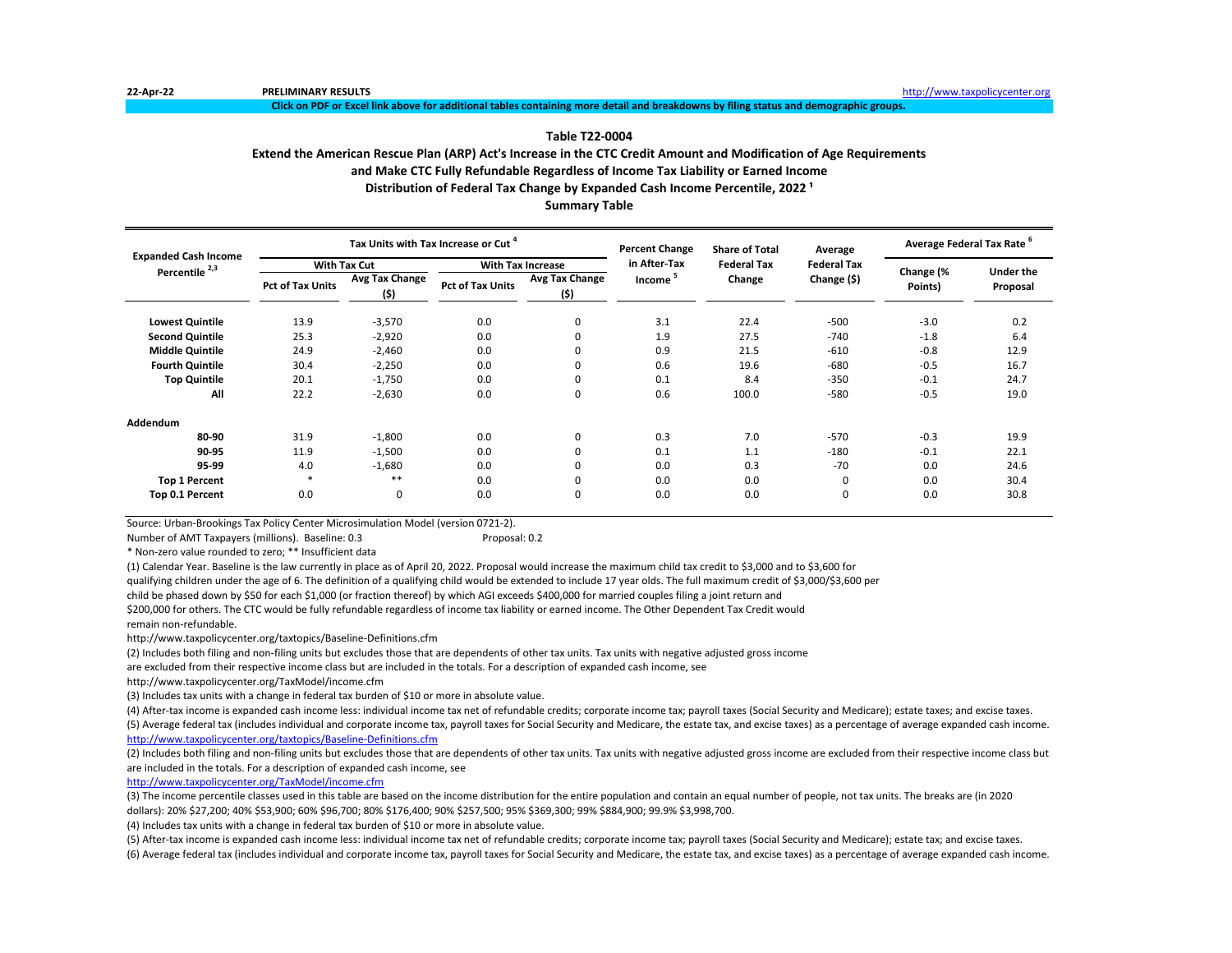### **Extend the American Rescue Plan (ARP) Act's Increase in the CTC Credit Amount and Modification of Age Requirements and Make CTC Fully Refundable Regardless of Income Tax Liability or Earned Income Table T22-0004** Distribution of Federal Tax Change by Expanded Cash Income Percentile, 2022<sup>1</sup> **Detail Table**

| <b>Expanded Cash Income</b> | Percent of Tax Units |                             | <b>Percent Change</b><br>in After-Tax | <b>Share of Total</b><br><b>Federal Tax</b> |                | <b>Average Federal Tax Change</b> | <b>Share of Federal Taxes</b> |                       | Average Federal Tax Rate |                              |
|-----------------------------|----------------------|-----------------------------|---------------------------------------|---------------------------------------------|----------------|-----------------------------------|-------------------------------|-----------------------|--------------------------|------------------------------|
| Percentile <sup>2,3</sup>   | With Tax Cut         | <b>With Tax</b><br>Increase | Income <sup>5</sup>                   | Change                                      | <b>Dollars</b> | Percent <sup>6</sup>              | Change (%<br>Points)          | Under the<br>Proposal | Change (%<br>Points)     | <b>Under the</b><br>Proposal |
| <b>Lowest Quintile</b>      | 13.9                 | 0.0                         | 3.1                                   | 22.4                                        | $-500$         | $-93.6$                           | $-0.6$                        | 0.0                   | $-3.0$                   | 0.2                          |
| <b>Second Quintile</b>      | 25.3                 | 0.0                         | 1.9                                   | 27.5                                        | $-740$         | $-21.7$                           | $-0.7$                        | 2.7                   | $-1.8$                   | 6.4                          |
| <b>Middle Quintile</b>      | 24.9                 | 0.0                         | 0.9                                   | 21.5                                        | $-610$         | $-5.8$                            | $-0.3$                        | 9.6                   | $-0.8$                   | 12.9                         |
| <b>Fourth Quintile</b>      | 30.4                 | 0.0                         | 0.6                                   | 19.6                                        | $-680$         | $-2.9$                            | 0.0                           | 18.1                  | $-0.5$                   | 16.7                         |
| <b>Top Quintile</b>         | 20.1                 | 0.0                         | 0.1                                   | 8.4                                         | $-350$         | $-0.3$                            | 1.6                           | 69.4                  | $-0.1$                   | 24.7                         |
| All                         | 22.2                 | 0.0                         | 0.6                                   | 100.0                                       | $-580$         | $-2.7$                            | 0.0                           | 100.0                 | $-0.5$                   | 19.0                         |
| Addendum                    |                      |                             |                                       |                                             |                |                                   |                               |                       |                          |                              |
| 80-90                       | 31.9                 | 0.0                         | 0.3                                   | 7.0                                         | $-570$         | $-1.3$                            | 0.2                           | 14.8                  | $-0.3$                   | 19.9                         |
| 90-95                       | 11.9                 | 0.0                         | 0.1                                   | 1.1                                         | $-180$         | $-0.3$                            | 0.3                           | 11.5                  | $-0.1$                   | 22.1                         |
| 95-99                       | 4.0                  | 0.0                         | 0.0                                   | 0.3                                         | $-70$          | $-0.1$                            | 0.4                           | 16.7                  | 0.0                      | 24.6                         |
| <b>Top 1 Percent</b>        | ٠                    | 0.0                         | 0.0                                   | 0.0                                         | $\Omega$       | 0.0                               | 0.7                           | 26.4                  | 0.0                      | 30.4                         |
| Top 0.1 Percent             | 0.0                  | 0.0                         | 0.0                                   | 0.0                                         | $\Omega$       | 0.0                               | 0.4                           | 13.6                  | 0.0                      | 30.8                         |

# **Baseline Distribution of Income and Federal Taxes** by Expanded Cash Income Percentile, 2022<sup>1</sup>

| <b>Expanded Cash Income</b> | <b>Tax Units</b>             |                     | Pre-Tax Income    |                     | <b>Federal Tax Burden</b> |                         | <b>After-Tax Income</b> |                            | Average                    |
|-----------------------------|------------------------------|---------------------|-------------------|---------------------|---------------------------|-------------------------|-------------------------|----------------------------|----------------------------|
| Percentile <sup>2,3</sup>   | <b>Number</b><br>(thousands) | Percent of<br>Total | Average (dollars) | Percent of<br>Total | Average (dollars)         | <b>Percent of Total</b> | Average (dollars)       | <b>Percent of</b><br>Total | <b>Federal Tax</b><br>Rate |
| <b>Lowest Quintile</b>      | 47.360                       | 26.4                | 16,510            | 3.9                 | 530                       | 0.6                     | 15,980                  | 4.7                        | 3.2                        |
| <b>Second Quintile</b>      | 39,000                       | 21.7                | 41.680            | 8.1                 | 3.390                     | 3.4                     | 38,280                  | 9.2                        | 8.1                        |
| <b>Middle Quintile</b>      | 36,630                       | 20.4                | 77.760            | 14.1                | 10,620                    | 9.9                     | 67,140                  | 15.1                       | 13.7                       |
| <b>Fourth Quintile</b>      | 30,160                       | 16.8                | 137.620           | 20.5                | 23.710                    | 18.1                    | 113,900                 | 21.1                       | 17.2                       |
| <b>Top Quintile</b>         | 24,880                       | 13.9                | 433,620           | 53.4                | 107,380                   | 67.8                    | 326,250                 | 49.9                       | 24.8                       |
| All                         | ###########                  | ##########          | 112,520           | 100.0               | 21,970                    | 100.0                   | 90,550                  | 100.0                      | 19.5                       |
| Addendum                    |                              |                     |                   |                     |                           |                         |                         |                            |                            |
| 80-90                       | 12,750                       | 7.1                 | 223.880           | 14.1                | 45,110                    | 14.6                    | 178,770                 | 14.0                       | 20.2                       |
| 90-95                       | 6.230                        | 3.5                 | 319,970           | 9.9                 | 71,020                    | 11.2                    | 248,950                 | 9.5                        | 22.2                       |
| 95-99                       | 4.770                        | 2.7                 | 546.510           | 12.9                | 134,300                   | 16.2                    | 412.210                 | 12.1                       | 24.6                       |
| <b>Top 1 Percent</b>        | 1.140                        | 0.6                 | 2.919.980         | 16.5                | 887.200                   | 25.7                    | 2.032.780               | 14.3                       | 30.4                       |
| Top 0.1 Percent             | 120                          | 0.1                 | ##############    | 8.4                 | 4.395.810                 | 13.2                    | 9.861.070               | 7.2                        | 30.8                       |

Source: Urban-Brookings Tax Policy Center Microsimulation Model (version 0721-2).

Number of AMT Taxpayers (millions). Baseline: 0.3

\* Non-zero value rounded to zero; \*\* Insufficient data

(1) Calendar Year. Baseline is the law currently in place as of April 20, 2022. Proposal would increase the maximum child tax credit to \$3,000 and to \$3,600 for

qualifying children under the age of 6. The definition of a qualifying child would be extended to include 17 year olds. The full maximum credit of \$3,000/\$3,600 per

child be phased down by \$50 for each \$1,000 (or fraction thereof) by which AGI exceeds \$400,000 for married couples filing a joint return and

\$200,000 for others. The CTC would be fully refundable regardless of income tax liability or earned income. The Other Dependent Tax Credit would

remain non-refundable.

http://www.taxpolicycenter.org/taxtopics/Baseline-Definitions.cfm

(2) Includes both filing and non-filing units but excludes those that are dependents of other tax units. Tax units with negative adjusted gross income

are excluded from their respective income class but are included in the totals. For a description of expanded cash income, see

http://www.taxpolicycenter.org/TaxModel/income.cfm

(3) Includes tax units with a change in federal tax burden of \$10 or more in absolute value.

(4) After-tax income is expanded cash income less: individual income tax net of refundable credits; corporate income tax; payroll taxes (Social Security and Medicare); estate taxes; and excise taxes. (5) Average federal tax (includes individual and corporate income tax, payroll taxes for Social Security and Medicare, the estate tax, and excise taxes) as a percentage of average expanded cash income. <http://www.taxpolicycenter.org/taxtopics/Baseline-Definitions.cfm>

(2) Includes both filing and non-filing units but excludes those that are dependents of other tax units. Tax units with negative adjusted gross income are excluded from their respective income class but are included in the totals. For a description of expanded cash income, see

[http://www.taxpolicycent](http://www.taxpolicycenter.org/TaxModel/income.cfm)er.org/TaxModel/income.cfm

(3) The income percentile classes used in this table are based on the income distribution for the entire population and contain an equal number of people, not tax units. The breaks are (in 2020 dollars): 20% \$27,200; 40% \$53,900; 60% \$96,700; 80% \$176,400; 90% \$257,500; 95% \$369,300; 99% \$884,900; 99.9% \$3,998,700.

(4) Includes tax units with a change in federal tax burden of \$10 or more in absolute value.

(5) After-tax income is expanded cash income less: individual income tax net of refundable credits; corporate income tax; payroll taxes (Social Security and Medicare); estate tax; and excise taxes.

(6) For income categories for which the baseline tax burden is negative, a positive percent change in average federal tax indicates a net increase in federal subsidies, and a negative percent change indicates a net decrease in federal subsidies.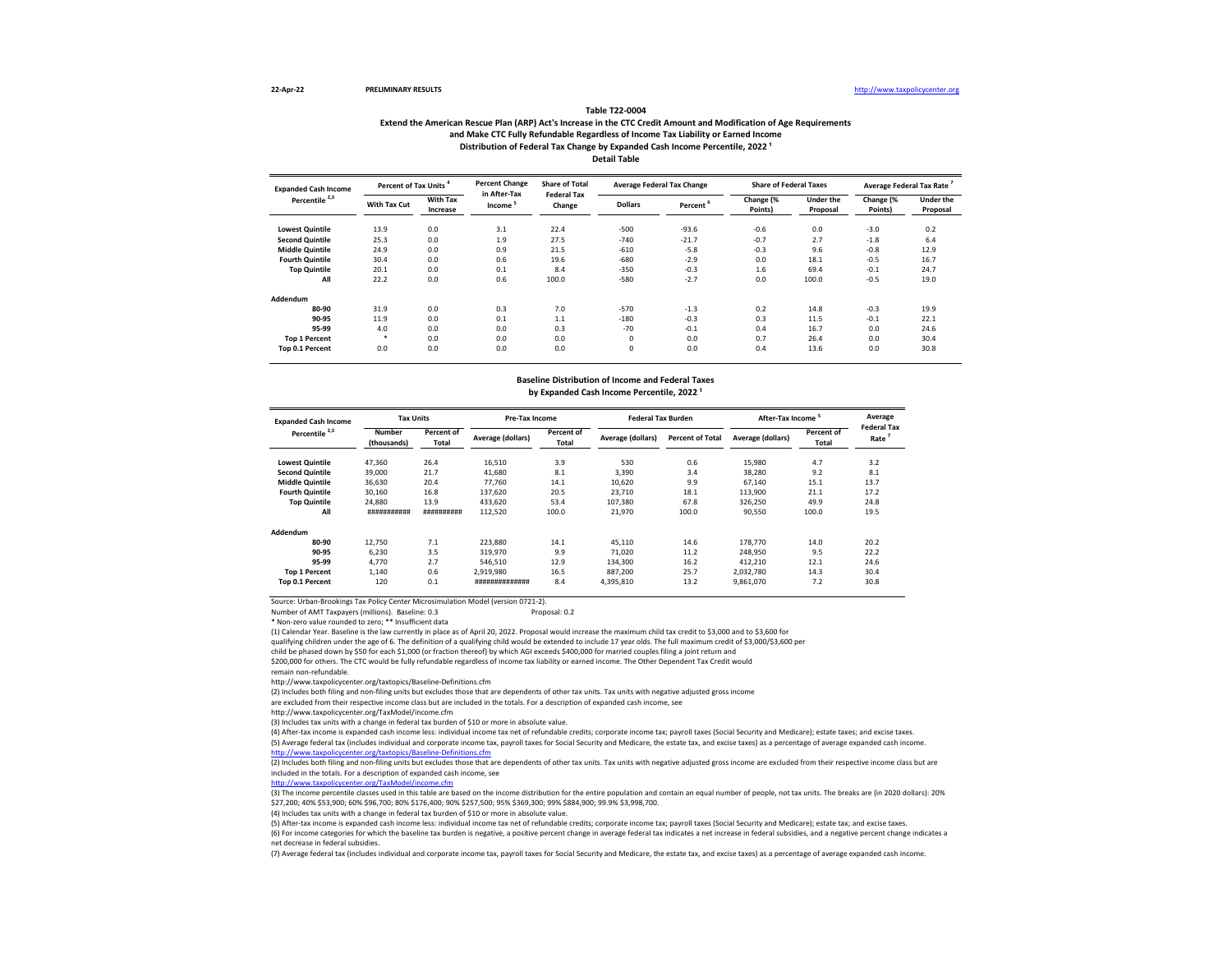### **Extend the American Rescue Plan (ARP) Act's Increase in the CTC Credit Amount and Modification of Age Requirements and Make CTC Fully Refundable Regardless of Income Tax Liability or Earned Income Table T22-0004** Distribution of Federal Tax Change by Expanded Cash Income Percentile Adjusted for Family Size, 2022<sup>1</sup> **Detail Table**

| <b>Expanded Cash Income</b> | <b>Percent of Tax Units</b> |                             | <b>Percent Change</b>  | <b>Share of Total</b><br><b>Federal Tax</b> |                | <b>Average Federal Tax Change</b> | <b>Share of Federal Taxes</b> |                       | Average Federal Tax Rate |                       |
|-----------------------------|-----------------------------|-----------------------------|------------------------|---------------------------------------------|----------------|-----------------------------------|-------------------------------|-----------------------|--------------------------|-----------------------|
| Percentile <sup>2,3</sup>   | With Tax Cut                | <b>With Tax</b><br>Increase | in After-Tax<br>Income | Change                                      | <b>Dollars</b> | Percent                           | Change (%<br>Points)          | Under the<br>Proposal | Change (%<br>Points)     | Under the<br>Proposal |
| <b>Lowest Quintile</b>      | 22.8                        | 0.0                         | 5.6                    | 33.3                                        | $-890$         | 2,084.0                           | $-0.9$                        | $-1.0$                | $-5.7$                   | $-5.9$                |
| <b>Second Quintile</b>      | 27.9                        | 0.0                         | 2.2                    | 26.2                                        | $-740$         | $-28.3$                           | $-0.7$                        | 1.8                   | $-2.0$                   | 5.1                   |
| <b>Middle Quintile</b>      | 25.9                        | 0.0                         | 1.0                    | 20.9                                        | $-600$         | $-7.1$                            | $-0.4$                        | 7.5                   | $-0.9$                   | 11.4                  |
| <b>Fourth Quintile</b>      | 24.3                        | 0.0                         | 0.5                    | 15.5                                        | $-480$         | $-2.4$                            | 0.1                           | 17.5                  | $-0.4$                   | 16.4                  |
| <b>Top Quintile</b>         | 8.7                         | 0.0                         | 0.0                    | 3.4                                         | $-110$         | $-0.1$                            | 1.9                           | 74.0                  | 0.0                      | 24.5                  |
| All                         | 22.2                        | 0.0                         | 0.6                    | 100.0                                       | $-580$         | $-2.7$                            | 0.0                           | 100.0                 | $-0.5$                   | 19.0                  |
| Addendum                    |                             |                             |                        |                                             |                |                                   |                               |                       |                          |                       |
| 80-90                       | 14.6                        | 0.0                         | 0.1                    | 2.8                                         | $-190$         | $-0.5$                            | 0.4                           | 16.0                  | $-0.1$                   | 20.0                  |
| 90-95                       | 4.0                         | 0.0                         | 0.0                    | 0.4                                         | $-60$          | $-0.1$                            | 0.3                           | 12.4                  | 0.0                      | 21.9                  |
| 95-99                       | 1.4                         | 0.0                         | 0.0                    | 0.1                                         | $-20$          | 0.0                               | 0.5                           | 18.0                  | 0.0                      | 24.2                  |
| <b>Top 1 Percent</b>        | $\ast$                      | 0.0                         | 0.0                    | 0.0                                         | O              | 0.0                               | 0.7                           | 27.5                  | 0.0                      | 30.2                  |
| Top 0.1 Percent             | 0.0                         | 0.0                         | 0.0                    | 0.0                                         | 0              | 0.0                               | 0.4                           | 14.1                  | 0.0                      | 30.8                  |

# **Baseline Distribution of Income and Federal Taxes** by Expanded Cash Income Percentile Adjusted for Family Size, 2022<sup>1</sup>

| <b>Expanded Cash Income</b> | <b>Tax Units</b>      |                     | <b>Pre-Tax Income</b> |                     | <b>Federal Tax Burden</b> |                         | <b>After-Tax Income</b> |                     | Average                    |
|-----------------------------|-----------------------|---------------------|-----------------------|---------------------|---------------------------|-------------------------|-------------------------|---------------------|----------------------------|
| Percentile <sup>2,3</sup>   | Number<br>(thousands) | Percent of<br>Total | Average (dollars)     | Percent of<br>Total | Average (dollars)         | <b>Percent of Total</b> | Average (dollars)       | Percent of<br>Total | <b>Federal Tax</b><br>Rate |
| <b>Lowest Quintile</b>      | 39,360                | 21.9                | 15,650                | 3.1                 | $-40$                     | 0.0                     | 15,690                  | 3.8                 | $-0.3$                     |
| <b>Second Quintile</b>      | 36,940                | 20.6                | 37,180                | 6.8                 | 2.630                     | 2.5                     | 34,550                  | 7.9                 | 7.1                        |
| <b>Middle Quintile</b>      | 36,320                | 20.2                | 69,230                | 12.5                | 8.490                     | 7.8                     | 60.740                  | 13.6                | 12.3                       |
| <b>Fourth Quintile</b>      | 34,050                | 19.0                | 120,110               | 20.3                | 20,180                    | 17.4                    | 99.930                  | 20.9                | 16.8                       |
| <b>Top Quintile</b>         | 31,350                | 17.5                | 370,050               | 57.4                | 90,670                    | 72.1                    | 279,380                 | 53.9                | 24.5                       |
| All                         | ###########           | ##########          | 112,520               | 100.0               | 21,970                    | 100.0                   | 90,550                  | 100.0               | 19.5                       |
| Addendum                    |                       |                     |                       |                     |                           |                         |                         |                     |                            |
| 80-90                       | 16,030                | 8.9                 | 191,760               | 15.2                | 38,510                    | 15.7                    | 153,250                 | 15.1                | 20.1                       |
| 90-95                       | 7.860                 | 4.4                 | 276,600               | 10.8                | 60,630                    | 12.1                    | 215,970                 | 10.4                | 21.9                       |
| 95-99                       | 6,060                 | 3.4                 | 471.260               | 14.1                | 114,240                   | 17.6                    | 357.020                 | 13.3                | 24.2                       |
| <b>Top 1 Percent</b>        | 1,400                 | 0.8                 | 2,497,510             | 17.3                | 754,350                   | 26.8                    | 1,743,160               | 15.0                | 30.2                       |
| <b>Top 0.1 Percent</b>      | 140                   | 0.1                 | ***************       | 8.7                 | 3,803,090                 | 13.7                    | 8.546.140               | 7.5                 | 30.8                       |

Source: Urban-Brookings Tax Policy Center Microsimulation Model (version 0721-2).

Number of AMT Taxpayers (millions). Baseline: 0.3

\* Non-zero value rounded to zero; \*\* Insufficient data

(1) Calendar Year. Baseline is the law currently in place as of April 20, 2022. Proposal would increase the maximum child tax credit to \$3,000 and to \$3,600 for

qualifying children under the age of 6. The definition of a qualifying child would be extended to include 17 year olds. The full maximum credit of \$3,000/\$3,600 per

child be phased down by \$50 for each \$1,000 (or fraction thereof) by which AGI exceeds \$400,000 for married couples filing a joint return and

\$200,000 for others. The CTC would be fully refundable regardless of income tax liability or earned income. The Other Dependent Tax Credit would

remain non-refundable.

http://www.taxpolicycenter.org/taxtopics/Baseline-Definitions.cfm

(2) Includes both filing and non-filing units but excludes those that are dependents of other tax units. Tax units with negative adjusted gross income

are excluded from their respective income class but are included in the totals. For a description of expanded cash income, see

http://www.taxpolicycenter.org/TaxModel/income.cfm

(4) After-tax income is expanded cash income less: individual income tax net of refundable credits; corporate income tax; payroll taxes (Social Security and Medicare); estate taxes; and excise taxes. (5) Average federal tax (includes individual and corporate income tax, payroll taxes for Social Security and Medicare, the estate tax, and excise taxes) as a percentage of average expanded cash income. <http://www.taxpolicycenter.org/taxtopics/Baseline-Definitions.cfm>

(2) Includes both filing and non-filing units but excludes those that are dependents of other tax units. Tax units with negative adjusted gross income are excluded from their respective income class but are included in the totals. For a description of expanded cash income, see

[http://www.taxpolicycente](http://www.taxpolicycenter.org/TaxModel/income.cfm)r.org/TaxModel/income.cfm

(3) The income percentile classes used in this table are based on the income distribution for the entire population and contain an equal number of people, not tax units. The incomes used are adjusted for family size by dividing by the square root of the number of people in the tax unit. The resulting percentile breaks are (in 2020 dollars): 20% \$18,900; 40% \$37,100; 60% \$64,400; 80% \$108,400; 90% \$17,400; 90% \$157,400; 95% \$221,300; 99% \$514,100; 99.9% \$2,261,800.

(4) Includes tax units with a change in federal tax burden of \$10 or more in absolute value.

(5) After-tax income is expanded cash income less: individual income tax net of refundable credits; corporate income tax; payroll taxes (Social Security and Medicare); estate tax; and excise taxes.

(6) For income categories for which the baseline tax burden is negative, a positive percent change in average federal tax indicates a net increase in federal subsidies, and a negative percent change indicates a net decrease in federal subsidies.

<sup>(3)</sup> Includes tax units with a change in federal tax burden of \$10 or more in absolute value.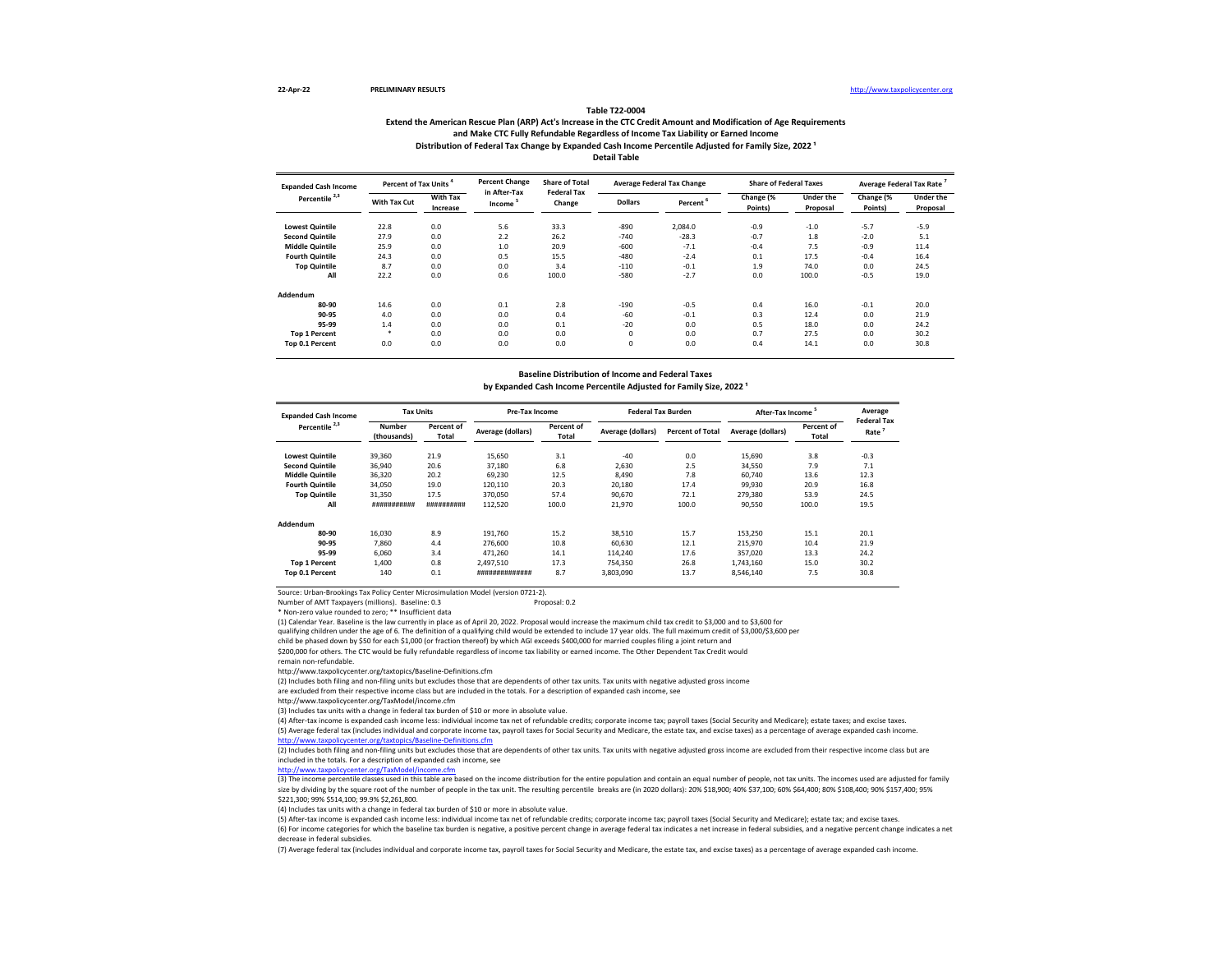# **Extend the American Rescue Plan (ARP) Act's Increase in the CTC Credit Amount and Modification of Age Requirements and Make CTC Fully Refundable Regardless of Income Tax Liability or Earned Income Table T22-0004** Distribution of Federal Tax Change by Expanded Cash Income Percentile Adjusted for Family Size, 2022<sup>1</sup> **Detail Table - Single Tax Units**

| <b>Expanded Cash Income</b> | Percent of Tax Units <sup>4</sup> |                             | <b>Percent Change</b>               | <b>Share of Total</b><br><b>Federal Tax</b> |                | <b>Average Federal Tax Change</b> | <b>Share of Federal Taxes</b> |                       | Average Federal Tax Rate |                       |
|-----------------------------|-----------------------------------|-----------------------------|-------------------------------------|---------------------------------------------|----------------|-----------------------------------|-------------------------------|-----------------------|--------------------------|-----------------------|
| Percentile <sup>2,3</sup>   | With Tax Cut                      | <b>With Tax</b><br>Increase | in After-Tax<br>Income <sup>5</sup> | Change                                      | <b>Dollars</b> | Percent <sup>6</sup>              | Change (%<br>Points)          | Under the<br>Proposal | Change (%<br>Points)     | Under the<br>Proposal |
| <b>Lowest Quintile</b>      | 6.1                               | 0.0                         | 1.6                                 | 66.1                                        | $-200$         | $-39.8$                           | $-0.5$                        | 0.8                   | $-1.6$                   | 2.4                   |
| <b>Second Quintile</b>      | 3.9                               | 0.0                         | 0.3                                 | 21.4                                        | $-80$          | $-3.0$                            | $-0.1$                        | 5.3                   | $-0.3$                   | 8.8                   |
| <b>Middle Quintile</b>      | 2.3                               | 0.0                         | 0.1                                 | 9.7                                         | $-40$          | $-0.6$                            | 0.0                           | 13.4                  | $-0.1$                   | 13.3                  |
| <b>Fourth Quintile</b>      | 1.1                               | 0.0                         | 0.0                                 | 2.0                                         | $-10$          | $-0.1$                            | 0.2                           | 23.9                  | 0.0                      | 18.2                  |
| <b>Top Quintile</b>         | 0.1                               | 0.0                         | 0.0                                 | 0.1                                         |                | 0.0                               | 0.4                           | 56.3                  | 0.0                      | 25.0                  |
| All                         | 3.3                               | 0.0                         | 0.2                                 | 100.0                                       | $-90$          | $-0.8$                            | 0.0                           | 100.0                 | $-0.1$                   | 18.2                  |
| Addendum                    |                                   |                             |                                     |                                             |                |                                   |                               |                       |                          |                       |
| 80-90                       | 0.2                               | 0.0                         | 0.0                                 | 0.1                                         | ٠              | 0.0                               | 0.1                           | 16.0                  | 0.0                      | 21.5                  |
| 90-95                       | 0.1                               | 0.0                         | 0.0                                 | 0.0                                         |                | 0.0                               | 0.1                           | 10.2                  | 0.0                      | 22.8                  |
| 95-99                       | 0.0                               | 0.0                         | 0.0                                 | 0.0                                         | 0              | 0.0                               | 0.1                           | 13.3                  | 0.0                      | 25.1                  |
| <b>Top 1 Percent</b>        | 0.0                               | 0.0                         | 0.0                                 | 0.0                                         | $\Omega$       | 0.0                               | 0.1                           | 16.8                  | 0.0                      | 32.0                  |
| Top 0.1 Percent             | 0.0                               | 0.0                         | 0.0                                 | 0.0                                         | 0              | 0.0                               | 0.1                           | 8.5                   | 0.0                      | 32.5                  |

### **Baseline Distribution of Income and Federal Taxes**

by Expanded Cash Income Percentile Adjusted for Family Size, 2022<sup>1</sup>

| <b>Expanded Cash Income</b> | <b>Tax Units</b>             |                     | Pre-Tax Income    |                     | <b>Federal Tax Burden</b> |                         | <b>After-Tax Income</b> |                     | Average                    |
|-----------------------------|------------------------------|---------------------|-------------------|---------------------|---------------------------|-------------------------|-------------------------|---------------------|----------------------------|
| Percentile <sup>2,3</sup>   | <b>Number</b><br>(thousands) | Percent of<br>Total | Average (dollars) | Percent of<br>Total | Average (dollars)         | <b>Percent of Total</b> | Average (dollars)       | Percent of<br>Total | <b>Federal Tax</b><br>Rate |
| <b>Lowest Quintile</b>      | 25,520                       | 28.8                | 12,480            | 6.0                 | 490                       | 1.3                     | 11,990                  | 7.0                 | 3.9                        |
| <b>Second Quintile</b>      | 20,180                       | 22.8                | 29,330            | 11.1                | 2.650                     | 5.5                     | 26.690                  | 12.3                | 9.0                        |
| <b>Middle Quintile</b>      | 18,400                       | 20.7                | 53.100            | 18.3                | 7.120                     | 13.4                    | 45,980                  | 19.3                | 13.4                       |
| <b>Fourth Quintile</b>      | 14,430                       | 16.3                | 88,250            | 23.8                | 16,100                    | 23.7                    | 72,160                  | 23.8                | 18.2                       |
| <b>Top Quintile</b>         | 9,390                        | 10.6                | 232,530           | 40.8                | 58,230                    | 55.9                    | 174,300                 | 37.4                | 25.0                       |
| All                         | 88,710                       | ##########          | 60,330            | 100.0               | 11,030                    | 100.0                   | 49,290                  | 100.0               | 18.3                       |
| Addendum                    |                              |                     |                   |                     |                           |                         |                         |                     |                            |
| 80-90                       | 5,300                        | 6.0                 | 136,730           | 13.5                | 29,370                    | 15.9                    | 107,360                 | 13.0                | 21.5                       |
| 90-95                       | 2,210                        | 2.5                 | 196,600           | 8.1                 | 44,790                    | 10.1                    | 151,810                 | 7.7                 | 22.8                       |
| 95-99                       | 1,570                        | 1.8                 | 327,590           | 9.6                 | 82,240                    | 13.2                    | 245.350                 | 8.8                 | 25.1                       |
| <b>Top 1 Percent</b>        | 310                          | 0.4                 | 1.642.730         | 9.5                 | 525,130                   | 16.7                    | 1.117.600               | 7.9                 | 32.0                       |
| Top 0.1 Percent             | 30                           | 0.0                 | 8,182,310         | 4.7                 | 2,658,290                 | 8.4                     | 5,524,030               | 3.9                 | 32.5                       |

Source: Urban-Brookings Tax Policy Center Microsimulation Model (version 0721-2).

\* Non-zero value rounded to zero; \*\* Insufficient data

(1) Calendar Year. Baseline is the law currently in place as of April 20, 2022. Proposal would increase the maximum child tax credit to \$3,000 and to \$3,600 for

qualifying children under the age of 6. The definition of a qualifying child would be extended to include 17 year olds. The full maximum credit of \$3,000/\$3,600 per

child be phased down by \$50 for each \$1,000 (or fraction thereof) by which AGI exceeds \$400,000 for married couples filing a joint return and

\$200,000 for others. The CTC would be fully refundable regardless of income tax liability or earned income. The Other Dependent Tax Credit would

remain non-refundable.

http://www.taxpolicycenter.org/taxtopics/Baseline-Definitions.cfm

(2) Includes both filing and non-filing units but excludes those that are dependents of other tax units. Tax units with negative adjusted gross income

are excluded from their respective income class but are included in the totals. For a description of expanded cash income, see

http://www.taxpolicycenter.org/TaxModel/income.cfm

(3) Includes tax units with a change in federal tax burden of \$10 or more in absolute value.

(4) After-tax income is expanded cash income less: individual income tax net of refundable credits; corporate income tax; payroll taxes (Social Security and Medicare); estate taxes; and excise taxes. (5) Average federal tax (includes individual and corporate income tax, payroll taxes for Social Security and Medicare, the estate tax, and excise taxes) as a percentage of average expanded cash income.

er.org/taxtopics/Baseline-Definitions.cfm

(2) Includes both filing and non-filing units but excludes those that are dependents of other tax units. Tax units with negative adjusted gross income are excluded from their respective income class but are included in the totals. For a description of expanded cash income, see

[http://www.taxpolicycent](http://www.taxpolicycenter.org/TaxModel/income.cfm)er.org/TaxModel/income.cfm

(3) The income percentile classes used in this table are based on the income distribution for the entire population and contain an equal number of people, not tax units. The incomes used are adjusted for family size by dividing by the square root of the number of people in the tax unit. The resulting percentile breaks are (in 2020 dollars): 20% \$18,900; 40% \$37,100; 60% \$64,400; 80% \$108,400; 90% \$157,400; 95% \$221,300; 99% \$514,100; 99.9% \$2,261,800.

(4) Includes tax units with a change in federal tax burden of \$10 or more in absolute value.

(5) After-tax income is expanded cash income less: individual income tax net of refundable credits; corporate income tax; payroll taxes (Social Security and Medicare); estate tax; and excise taxes.

(6) For income categories for which the baseline tax burden is negative, a positive percent change in average federal tax indicates a net increase in federal subsidies, and a negative percent change indicates a net decrease in federal subsidies.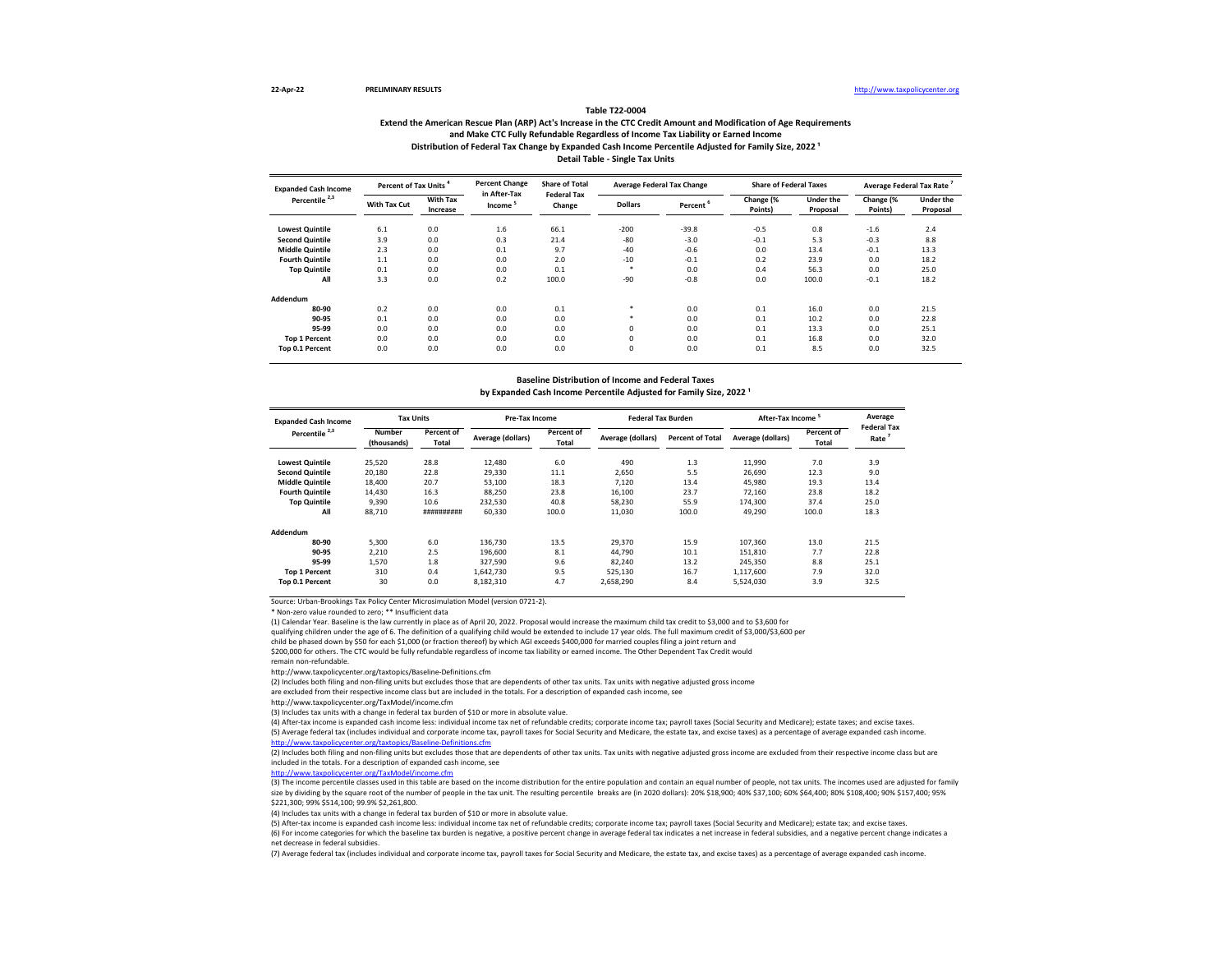# **Extend the American Rescue Plan (ARP) Act's Increase in the CTC Credit Amount and Modification of Age Requirements and Make CTC Fully Refundable Regardless of Income Tax Liability or Earned Income Table T22-0004** Distribution of Federal Tax Change by Expanded Cash Income Percentile Adjusted for Family Size, 2022<sup>1</sup> **Detail Table - Married Tax Units Filing Jointly**

| <b>Expanded Cash Income</b> | Percent of Tax Units |                             | <b>Percent Change</b><br>in After-Tax | <b>Share of Total</b>        |                | <b>Average Federal Tax Change</b> | <b>Share of Federal Taxes</b> |                       | Average Federal Tax Rate |                       |
|-----------------------------|----------------------|-----------------------------|---------------------------------------|------------------------------|----------------|-----------------------------------|-------------------------------|-----------------------|--------------------------|-----------------------|
| Percentile <sup>2,3</sup>   | With Tax Cut         | <b>With Tax</b><br>Increase | Income <sup>5</sup>                   | <b>Federal Tax</b><br>Change | <b>Dollars</b> | Percent <sup>6</sup>              | Change (%<br>Points)          | Under the<br>Proposal | Change (%<br>Points)     | Under the<br>Proposal |
| <b>Lowest Quintile</b>      | 28.3                 | 0.0                         | 6.8                                   | 20.2                         | $-1,430$       | $-3,089.2$                        | $-0.4$                        | $-0.4$                | $-6.8$                   | $-6.6$                |
| <b>Second Quintile</b>      | 34.6                 | 0.0                         | 2.5                                   | 19.5                         | $-1,120$       | $-39.8$                           | $-0.4$                        | 0.6                   | $-2.3$                   | 3.5                   |
| <b>Middle Quintile</b>      | 40.0                 | 0.0                         | 1.3                                   | 25.2                         | $-1.050$       | $-10.4$                           | $-0.4$                        | 4.1                   | $-1.2$                   | 10.0                  |
| <b>Fourth Quintile</b>      | 39.7                 | 0.0                         | 0.7                                   | 27.3                         | $-830$         | $-3.5$                            | $-0.2$                        | 14.1                  | $-0.6$                   | 15.3                  |
| <b>Top Quintile</b>         | 12.4                 | 0.0                         | 0.1                                   | 6.8                          | $-160$         | $-0.2$                            | 1.4                           | 81.4                  | 0.0                      | 24.2                  |
| All                         | 29.1                 | 0.0                         | 0.5                                   | 100.0                        | $-760$         | $-1.9$                            | 0.0                           | 100.0                 | $-0.4$                   | 20.4                  |
| Addendum                    |                      |                             |                                       |                              |                |                                   |                               |                       |                          |                       |
| 80-90                       | 21.9                 | 0.0                         | 0.2                                   | 5.6                          | $-280$         | $-0.7$                            | 0.2                           | 16.2                  | $-0.1$                   | 19.4                  |
| 90-95                       | 5.6                  | 0.0                         | 0.0                                   | 0.9                          | $-80$          | $-0.1$                            | 0.2                           | 13.6                  | 0.0                      | 21.6                  |
| 95-99                       | 1.9                  | 0.0                         | 0.0                                   | 0.3                          | $-30$          | 0.0                               | 0.4                           | 20.6                  | 0.0                      | 24.0                  |
| <b>Top 1 Percent</b>        |                      | 0.0                         | 0.0                                   | 0.0                          | $\mathbf 0$    | 0.0                               | 0.6                           | 31.1                  | 0.0                      | 29.9                  |
| Top 0.1 Percent             | 0.0                  | 0.0                         | 0.0                                   | 0.0                          | 0              | 0.0                               | 0.3                           | 15.2                  | 0.0                      | 30.6                  |

#### **Baseline Distribution of Income and Federal Taxes**

by Expanded Cash Income Percentile Adjusted for Family Size, 2022<sup>1</sup>

| <b>Expanded Cash Income</b> | <b>Tax Units</b>                                           |            | Pre-Tax Income    |                     | <b>Federal Tax Burden</b> |                         | After-Tax Income  |                     | Average                    |
|-----------------------------|------------------------------------------------------------|------------|-------------------|---------------------|---------------------------|-------------------------|-------------------|---------------------|----------------------------|
| Percentile <sup>2,3</sup>   | <b>Number</b><br><b>Percent of</b><br>(thousands)<br>Total |            | Average (dollars) | Percent of<br>Total | Average (dollars)         | <b>Percent of Total</b> | Average (dollars) | Percent of<br>Total | <b>Federal Tax</b><br>Rate |
| <b>Lowest Quintile</b>      | 6.990                                                      | 10.9       | 21.030            | 1.2                 | 50                        | 0.0                     | 20.990            | 1.4                 | 0.2                        |
| <b>Second Quintile</b>      | 8.580                                                      | 13.3       | 48.290            | 3.2                 | 2.810                     | 0.9                     | 45.490            | 3.8                 | 5.8                        |
| <b>Middle Quintile</b>      | 11.840                                                     | 18.4       | 90.450            | 8.4                 | 10.070                    | 4.5                     | 80.390            | 9.4                 | 11.1                       |
| <b>Fourth Quintile</b>      | 16,170                                                     | 25.1       | 148,850           | 18.8                | 23,550                    | 14.3                    | 125,300           | 20.0                | 15.8                       |
| <b>Top Quintile</b>         | 20,230                                                     | 31.4       | 434.060           | 68.5                | 105,370                   | 80.1                    | 328,690           | 65.5                | 24.3                       |
| All                         | 64,340                                                     | ########## | 199.170           | 100.0               | 41,370                    | 100.0                   | 157,800           | 100.0               | 20.8                       |
| Addendum                    |                                                            |            |                   |                     |                           |                         |                   |                     |                            |
| 80-90                       | 9.740                                                      | 15.1       | 223,480           | 17.0                | 43.610                    | 16.0                    | 179,880           | 17.3                | 19.5                       |
| 90-95                       | 5,230                                                      | 8.1        | 313.620           | 12.8                | 67.910                    | 13.3                    | 245,710           | 12.7                | 21.7                       |
| 95-99                       | 4,240                                                      | 6.6        | 529.080           | 17.5                | 126,940                   | 20.2                    | 402.140           | 16.8                | 24.0                       |
| <b>Top 1 Percent</b>        | 1,020                                                      | 1.6        | 2.668.490         | 21.2                | 797.880                   | 30.6                    | 1.870.620         | 18.8                | 29.9                       |
| <b>Top 0.1 Percent</b>      | 100                                                        | 0.2        | ***************   | 10.2                | 3,978,580                 | 15.0                    | 9,040,340         | 8.9                 | 30.6                       |

Source: Urban-Brookings Tax Policy Center Microsimulation Model (version 0721-2).

\* Non-zero value rounded to zero; \*\* Insufficient data

(1) Calendar Year. Baseline is the law currently in place as of April 20, 2022. Proposal would increase the maximum child tax credit to \$3,000 and to \$3,600 for

qualifying children under the age of 6. The definition of a qualifying child would be extended to include 17 year olds. The full maximum credit of \$3,000/\$3,600 per

child be phased down by \$50 for each \$1,000 (or fraction thereof) by which AGI exceeds \$400,000 for married couples filing a joint return and

\$200,000 for others. The CTC would be fully refundable regardless of income tax liability or earned income. The Other Dependent Tax Credit would

remain non-refundable.

http://www.taxpolicycenter.org/taxtopics/Baseline-Definitions.cfm

(2) Includes both filing and non-filing units but excludes those that are dependents of other tax units. Tax units with negative adjusted gross income

are excluded from their respective income class but are included in the totals. For a description of expanded cash income, see

http://www.taxpolicycenter.org/TaxModel/income.cfm

(3) Includes tax units with a change in federal tax burden of \$10 or more in absolute value.

(4) After-tax income is expanded cash income less: individual income tax net of refundable credits; corporate income tax; payroll taxes (Social Security and Medicare); estate taxes; and excise taxes. (5) Average federal tax (includes individual and corporate income tax, payroll taxes for Social Security and Medicare, the estate tax, and excise taxes) as a percentage of average expanded cash income.

er.org/taxtopics/Baseline-Definitions.cfm

(2) Includes both filing and non-filing units but excludes those that are dependents of other tax units. Tax units with negative adjusted gross income are excluded from their respective income class but are included in the totals. For a description of expanded cash income, see

[http://www.taxpolicycent](http://www.taxpolicycenter.org/TaxModel/income.cfm)er.org/TaxModel/income.cfm

(3) The income percentile classes used in this table are based on the income distribution for the entire population and contain an equal number of people, not tax units. The incomes used are adjusted for family size by dividing by the square root of the number of people in the tax unit. The resulting percentile breaks are (in 2020 dollars): 20% \$18,900; 40% \$37,100; 60% \$64,400; 80% \$108,400; 90% \$157,400; 95% \$221,300; 99% \$514,100; 99.9% \$2,261,800.

(4) Includes tax units with a change in federal tax burden of \$10 or more in absolute value.

(5) After-tax income is expanded cash income less: individual income tax net of refundable credits; corporate income tax; payroll taxes (Social Security and Medicare); estate tax; and excise taxes.

(6) For income categories for which the baseline tax burden is negative, a positive percent change in average federal tax indicates a net increase in federal subsidies, and a negative percent change indicates a net decrease in federal subsidies.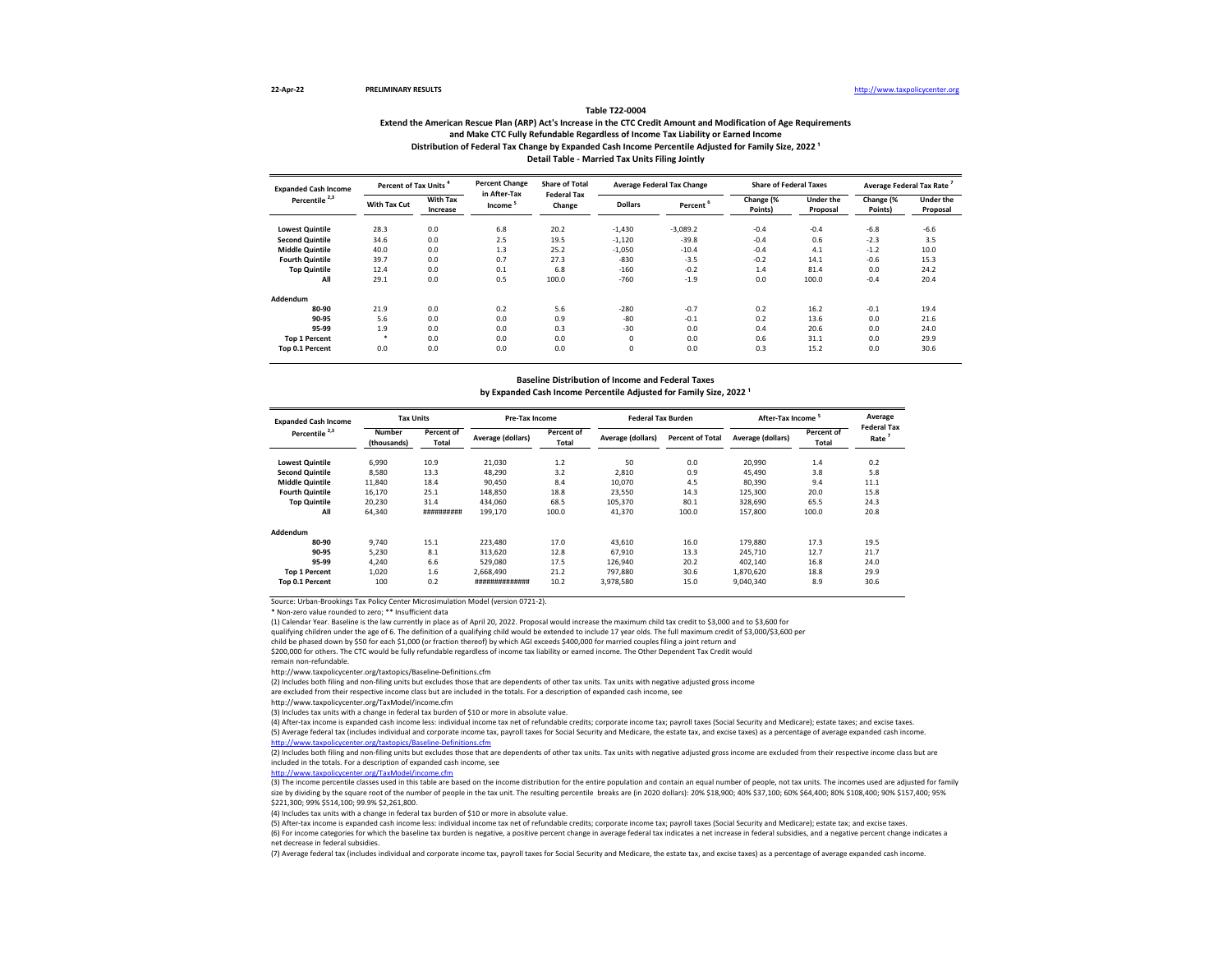# **Extend the American Rescue Plan (ARP) Act's Increase in the CTC Credit Amount and Modification of Age Requirements and Make CTC Fully Refundable Regardless of Income Tax Liability or Earned Income Table T22-0004** Distribution of Federal Tax Change by Expanded Cash Income Percentile Adjusted for Family Size, 2022<sup>1</sup> **Detail Table - Head of Household Tax Units**

| <b>Expanded Cash Income</b> |              | Percent of Tax Units        |                                     | <b>Percent Change</b><br><b>Share of Total</b> |                | <b>Average Federal Tax Change</b> | <b>Share of Federal Taxes</b> |                       | <b>Average Federal Tax Rate</b> |                       |
|-----------------------------|--------------|-----------------------------|-------------------------------------|------------------------------------------------|----------------|-----------------------------------|-------------------------------|-----------------------|---------------------------------|-----------------------|
| Percentile <sup>2,3</sup>   | With Tax Cut | <b>With Tax</b><br>Increase | in After-Tax<br>Income <sup>5</sup> | <b>Federal Tax</b><br>Change                   | <b>Dollars</b> | Percent <sup>6</sup>              | Change (%<br>Points)          | Under the<br>Proposal | Change (%<br>Points)            | Under the<br>Proposal |
| <b>Lowest Quintile</b>      | 83.1         | 0.0                         | 12.3                                | 42.0                                           | $-3,030$       | 130.7                             | $-15.7$                       | $-23.4$               | $-13.5$                         | $-23.9$               |
| <b>Second Quintile</b>      | 85.8         | 0.0                         | 4.9                                 | 33.9                                           | $-2,150$       | $-98.1$                           | $-8.1$                        | 0.2                   | $-4.7$                          | 0.1                   |
| <b>Middle Quintile</b>      | 79.7         | 0.0                         | 2.3                                 | 17.9                                           | $-1,630$       | $-17.1$                           | 2.3                           | 27.4                  | $-2.0$                          | 9.9                   |
| <b>Fourth Quintile</b>      | 62.1         | 0.0                         | 1.0                                 | 5.5                                            | $-1,010$       | $-4.4$                            | 7.7                           | 37.5                  | $-0.8$                          | 17.0                  |
| <b>Top Quintile</b>         | 20.3         | 0.0                         | 0.1                                 | 0.5                                            | $-220$         | $-0.3$                            | 13.9                          | 58.3                  | $-0.1$                          | 24.9                  |
| All                         | 78.0         | 0.0                         | 3.4                                 | 100.0                                          | $-2,070$       | $-24.0$                           | 0.0                           | 100.0                 | $-3.0$                          | 9.4                   |
| Addendum                    |              |                             |                                     |                                                |                |                                   |                               |                       |                                 |                       |
| 80-90                       | 30.1         | 0.0                         | 0.2                                 | 0.4                                            | $-320$         | $-0.8$                            | 4.0                           | 17.0                  | $-0.2$                          | 20.8                  |
| 90-95                       | 5.7          | 0.0                         | 0.0                                 | 0.0                                            | $-80$          | $-0.2$                            | 2.2                           | 9.3                   | 0.0                             | 21.9                  |
| 95-99                       | 2.5          | 0.0                         | 0.0                                 | 0.0                                            | $-40$          | 0.0                               | 2.1                           | 8.9                   | 0.0                             | 25.8                  |
| <b>Top 1 Percent</b>        | 0.0          | 0.0                         | 0.0                                 | 0.0                                            | $\Omega$       | 0.0                               | 5.6                           | 23.2                  | 0.0                             | 30.8                  |
| Top 0.1 Percent             | 0.0          | 0.0                         | 0.0                                 | 0.0                                            | 0              | 0.0                               | 3.9                           | 16.2                  | 0.0                             | 30.9                  |

#### **Baseline Distribution of Income and Federal Taxes**

by Expanded Cash Income Percentile Adjusted for Family Size, 2022<sup>1</sup>

| <b>Expanded Cash Income</b> | <b>Tax Units</b>             |                     | Pre-Tax Income    |                     | <b>Federal Tax Burden</b> |                         | After-Tax Income  |                            | Average<br><b>Federal Tax</b> |
|-----------------------------|------------------------------|---------------------|-------------------|---------------------|---------------------------|-------------------------|-------------------|----------------------------|-------------------------------|
| Percentile <sup>2,3</sup>   | <b>Number</b><br>(thousands) | Percent of<br>Total | Average (dollars) | Percent of<br>Total | Average (dollars)         | <b>Percent of Total</b> | Average (dollars) | <b>Percent of</b><br>Total | Rate                          |
| <b>Lowest Quintile</b>      | 6.490                        | 28.6                | 22.430            | 9.3                 | $-2.320$                  | $-7.7$                  | 24.750            | 11.7                       | $-10.4$                       |
| <b>Second Quintile</b>      | 7,390                        | 32.6                | 46,050            | 21.7                | 2,190                     | 8.3                     | 43,860            | 23.6                       | 4.8                           |
| <b>Middle Quintile</b>      | 5,150                        | 22.7                | 80,100            | 26.2                | 9,520                     | 25.1                    | 70,580            | 26.4                       | 11.9                          |
| <b>Fourth Quintile</b>      | 2,570                        | 11.3                | 127.060           | 20.8                | 22,660                    | 29.8                    | 104,400           | 19.5                       | 17.8                          |
| <b>Top Quintile</b>         | 1,010                        | 4.5                 | 341,930           | 22.1                | 85,460                    | 44.4                    | 256,470           | 18.9                       | 25.0                          |
| All                         | 22,650                       | ##########          | 69.380            | 100.0               | 8.610                     | 100.0                   | 60.770            | 100.0                      | 12.4                          |
| Addendum                    |                              |                     |                   |                     |                           |                         |                   |                            |                               |
| 80-90                       | 630                          | 2.8                 | 193,560           | 7.7                 | 40.580                    | 13.0                    | 152,980           | 7.0                        | 21.0                          |
| 90-95                       | 240                          | 1.1                 | 256,700           | 4.0                 | 56.240                    | 7.0                     | 200.470           | 3.6                        | 21.9                          |
| 95-99                       | 110                          | 0.5                 | 453.000           | 3.3                 | 116,740                   | 6.8                     | 336,260           | 2.8                        | 25.8                          |
| <b>Top 1 Percent</b>        | 30                           | 0.1                 | 3.722.180         | 7.1                 | 1,144,680                 | 17.6                    | 2.577.500         | 5.6                        | 30.8                          |
| Top 0.1 Percent             |                              | 0.0                 | ##############    | 4.9                 | 7,879,740                 | 12.3                    | ***************   | 3.9                        | 30.9                          |

Source: Urban-Brookings Tax Policy Center Microsimulation Model (version 0721-2).

\* Non-zero value rounded to zero; \*\* Insufficient data

(1) Calendar Year. Baseline is the law currently in place as of April 20, 2022. Proposal would increase the maximum child tax credit to \$3,000 and to \$3,600 for

qualifying children under the age of 6. The definition of a qualifying child would be extended to include 17 year olds. The full maximum credit of \$3,000/\$3,600 per

child be phased down by \$50 for each \$1,000 (or fraction thereof) by which AGI exceeds \$400,000 for married couples filing a joint return and

\$200,000 for others. The CTC would be fully refundable regardless of income tax liability or earned income. The Other Dependent Tax Credit would

remain non-refundable.

http://www.taxpolicycenter.org/taxtopics/Baseline-Definitions.cfm

(2) Includes both filing and non-filing units but excludes those that are dependents of other tax units. Tax units with negative adjusted gross income

are excluded from their respective income class but are included in the totals. For a description of expanded cash income, see

http://www.taxpolicycenter.org/TaxModel/income.cfm

(3) Includes tax units with a change in federal tax burden of \$10 or more in absolute value.

(4) After-tax income is expanded cash income less: individual income tax net of refundable credits; corporate income tax; payroll taxes (Social Security and Medicare); estate taxes; and excise taxes. (5) Average federal tax (includes individual and corporate income tax, payroll taxes for Social Security and Medicare, the estate tax, and excise taxes) as a percentage of average expanded cash income.

er.org/taxtopics/Baseline-Definitions.cfm

(2) Includes both filing and non-filing units but excludes those that are dependents of other tax units. Tax units with negative adjusted gross income are excluded from their respective income class but are included in the totals. For a description of expanded cash income, see

[http://www.taxpolicycent](http://www.taxpolicycenter.org/TaxModel/income.cfm)er.org/TaxModel/income.cfm

(3) The income percentile classes used in this table are based on the income distribution for the entire population and contain an equal number of people, not tax units. The incomes used are adjusted for family size by dividing by the square root of the number of people in the tax unit. The resulting percentile breaks are (in 2020 dollars): 20% \$18,900; 40% \$37,100; 60% \$64,400; 80% \$108,400; 90% \$157,400; 95% \$221,300; 99% \$514,100; 99.9% \$2,261,800.

(4) Includes tax units with a change in federal tax burden of \$10 or more in absolute value.

(5) After-tax income is expanded cash income less: individual income tax net of refundable credits; corporate income tax; payroll taxes (Social Security and Medicare); estate tax; and excise taxes.

(6) For income categories for which the baseline tax burden is negative, a positive percent change in average federal tax indicates a net increase in federal subsidies, and a negative percent change indicates a net decrease in federal subsidies.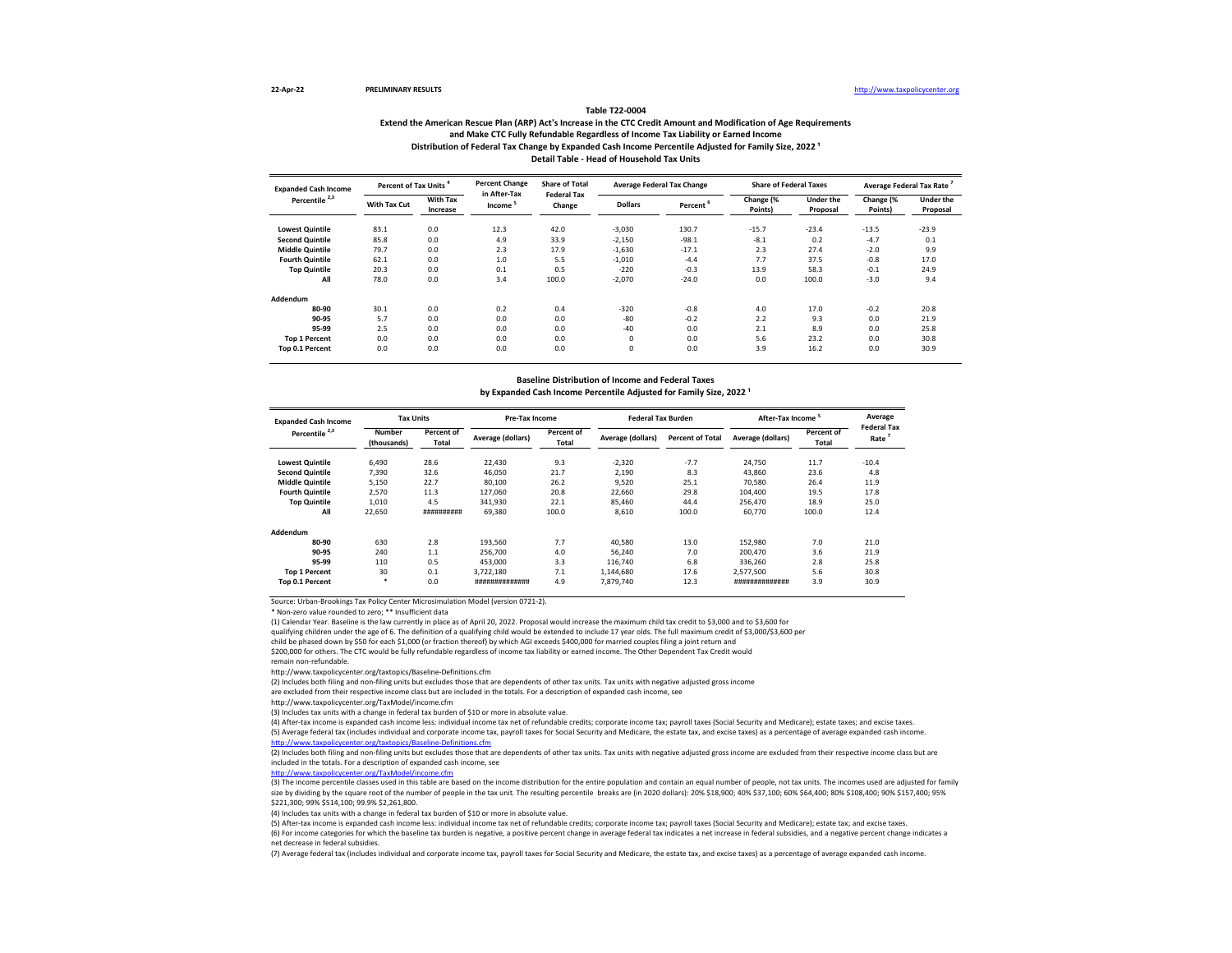# **Extend the American Rescue Plan (ARP) Act's Increase in the CTC Credit Amount and Modification of Age Requirements and Make CTC Fully Refundable Regardless of Income Tax Liability or Earned Income Table T22-0004** Distribution of Federal Tax Change by Expanded Cash Income Percentile Adjusted for Family Size, 2022<sup>1</sup> **Detail Table - Tax Units with Children**

| <b>Expanded Cash Income</b> | Percent of Tax Units |                             | <b>Percent Change</b>  | <b>Share of Total</b>        |                | <b>Average Federal Tax Change</b> | <b>Share of Federal Taxes</b> |                       | Average Federal Tax Rate |                       |
|-----------------------------|----------------------|-----------------------------|------------------------|------------------------------|----------------|-----------------------------------|-------------------------------|-----------------------|--------------------------|-----------------------|
| Percentile <sup>2,3</sup>   | With Tax Cut         | <b>With Tax</b><br>Increase | in After-Tax<br>Income | <b>Federal Tax</b><br>Change | <b>Dollars</b> | Percent <sup>®</sup>              | Change (%<br>Points)          | Under the<br>Proposal | Change (%<br>Points)     | Under the<br>Proposal |
| <b>Lowest Quintile</b>      | 85.3                 | 0.0                         | 13.1                   | 33.3                         | $-3,310$       | 153.4                             | $-2.4$                        | $-3.8$                | $-14.3$                  | $-23.7$               |
| <b>Second Quintile</b>      | 90.5                 | 0.0                         | 5.1                    | 26.2                         | $-2,420$       | $-88.2$                           | $-1.7$                        | 0.2                   | $-4.9$                   | 0.7                   |
| <b>Middle Quintile</b>      | 91.0                 | 0.0                         | 2.6                    | 20.9                         | $-2,110$       | $-17.6$                           | $-0.9$                        | 6.8                   | $-2.2$                   | 10.5                  |
| <b>Fourth Quintile</b>      | 85.9                 | 0.0                         | 1.3                    | 15.5                         | $-1,690$       | $-5.7$                            | 0.1                           | 17.7                  | $-1.0$                   | 16.9                  |
| <b>Top Quintile</b>         | 29.5                 | 0.0                         | 0.1                    | 3.4                          | $-380$         | $-0.3$                            | 4.9                           | 78.9                  | $-0.1$                   | 25.5                  |
| All                         | 77.6                 | 0.0                         | 1.6                    | 100.0                        | $-2,040$       | $-6.5$                            | 0.0                           | 100.0                 | $-1.3$                   | 18.8                  |
| Addendum                    |                      |                             |                        |                              |                |                                   |                               |                       |                          |                       |
| 80-90                       | 49.7                 | 0.0                         | 0.3                    | 2.8                          | $-630$         | $-1.2$                            | 0.9                           | 16.6                  | $-0.3$                   | 21.0                  |
| 90-95                       | 13.9                 | 0.0                         | 0.1                    | 0.4                          | $-200$         | $-0.2$                            | 0.8                           | 12.5                  | $-0.1$                   | 22.9                  |
| 95-99                       | 4.6                  | *                           | 0.0                    | 0.1                          | $-70$          | $-0.1$                            | 1.2                           | 19.4                  | 0.0                      | 25.7                  |
| <b>Top 1 Percent</b>        | 0.1                  | 0.0                         | 0.0                    | 0.0                          | O              | 0.0                               | 2.0                           | 30.4                  | 0.0                      | 30.5                  |
| Top 0.1 Percent             | 0.0                  | 0.0                         | 0.0                    | 0.0                          | 0              | 0.0                               | 0.9                           | 14.5                  | 0.0                      | 30.6                  |

# **Baseline Distribution of Income and Federal Taxes** by Expanded Cash Income Percentile Adjusted for Family Size, 2022<sup>1</sup>

| <b>Expanded Cash Income</b> | <b>Tax Units</b>      |                     | <b>Pre-Tax Income</b> |                     | <b>Federal Tax Burden</b> |                         | <b>After-Tax Income</b> |                     | Average                    |
|-----------------------------|-----------------------|---------------------|-----------------------|---------------------|---------------------------|-------------------------|-------------------------|---------------------|----------------------------|
| Percentile <sup>2,3</sup>   | Number<br>(thousands) | Percent of<br>Total | Average (dollars)     | Percent of<br>Total | Average (dollars)         | <b>Percent of Total</b> | Average (dollars)       | Percent of<br>Total | <b>Federal Tax</b><br>Rate |
| <b>Lowest Quintile</b>      | 10,520                | 20.5                | 23,120                | 3.0                 | $-2,160$                  | $-1.4$                  | 25,280                  | 4.1                 | $-9.3$                     |
| <b>Second Quintile</b>      | 11.380                | 22.1                | 49.790                | 7.0                 | 2.740                     | 1.9                     | 47.050                  | 8.3                 | 5.5                        |
| <b>Middle Quintile</b>      | 10.350                | 20.1                | 94.170                | 12.1                | 12,000                    | 7.7                     | 82.160                  | 13.2                | 12.8                       |
| <b>Fourth Quintile</b>      | 9.620                 | 18.7                | 164,920               | 19.7                | 29,620                    | 17.6                    | 135,300                 | 20.3                | 18.0                       |
| <b>Top Quintile</b>         | 9.290                 | 18.1                | 504.130               | 58.2                | 129,160                   | 74.1                    | 374,970                 | 54.2                | 25.6                       |
| All                         | 51,400                | ##########          | 156,600               | 100.0               | 31,540                    | 100.0                   | 125.060                 | 100.0               | 20.1                       |
| Addendum                    |                       |                     |                       |                     |                           |                         |                         |                     |                            |
| 80-90                       | 4.710                 | 9.2                 | 254.670               | 14.9                | 54.070                    | 15.7                    | 200,600                 | 14.7                | 21.2                       |
| 90-95                       | 2,270                 | 4.4                 | 364,950               | 10.3                | 83,800                    | 11.7                    | 281.140                 | 9.9                 | 23.0                       |
| 95-99                       | 1.830                 | 3.6                 | 624.120               | 14.2                | 160,200                   | 18.1                    | 463.920                 | 13.2                | 25.7                       |
| <b>Top 1 Percent</b>        | 480                   | 0.9                 | 3.159.640             | 18.8                | 964.390                   | 28.5                    | 2.195.250               | 16.3                | 30.5                       |
| <b>Top 0.1 Percent</b>      | 50                    | 0.1                 | ***************       | 9.0                 | 4,879,820                 | 13.6                    | ##############          | 7.8                 | 30.6                       |

Source: Urban-Brookings Tax Policy Center Microsimulation Model (version 0721-2).

\* Non-zero value rounded to zero; \*\* Insufficient data

Note: Tax units with children are those claiming an exemption for children at home or away from home or with children qualifying for the Child Tax Credit or EITC.

(1) Calendar Year. Baseline is the law currently in place as of April 20, 2022. Proposal would increase the maximum child tax credit to \$3,000 and to \$3,600 for

qualifying children under the age of 6. The definition of a qualifying child would be extended to include 17 year olds. The full maximum credit of \$3,000/\$3,600 per

child be phased down by \$50 for each \$1,000 (or fraction thereof) by which AGI exceeds \$400,000 for married couples filing a joint return and

\$200,000 for others. The CTC would be fully refundable regardless of income tax liability or earned income. The Other Dependent Tax Credit would

remain non-refundable.

http://www.taxpolicycenter.org/taxtopics/Baseline-Definitions.cfm

(2) Includes both filing and non-filing units but excludes those that are dependents of other tax units. Tax units with negative adjusted gross income

are excluded from their respective income class but are included in the totals. For a description of expanded cash income, see

http://www.taxpolicycenter.org/TaxModel/income.cfm

(3) Includes tax units with a change in federal tax burden of \$10 or more in absolute value.

(4) After-tax income is expanded cash income less: individual income tax net of refundable credits; corporate income tax; payroll taxes (Social Security and Medicare); estate taxes; and excise taxes. (5) Average federal tax (includes individual and corporate income tax, payroll taxes for Social Security and Medicare, the estate tax, and excise taxes) as a percentage of average expanded cash income. <http://www.taxpolicycenter.org/taxtopics/Baseline-Definitions.cfm>

(2) Includes both filing and non-filing units but excludes those that are dependents of other tax units. Tax units with negative adjusted gross income are excluded from their respective income class but are included in the totals. For a description of expanded cash income, see

[http://www.taxpolicycente](http://www.taxpolicycenter.org/TaxModel/income.cfm)r.org/TaxModel/income.cfm

(3) The income percentile classes used in this table are based on the income distribution for the entire population and contain an equal number of people, not tax units. The incomes used are adjusted for family size by dividing by the square root of the number of people in the tax unit. The resulting percentile breaks are (in 2020 dollars): 20% \$18,900; 40% \$18,7100; 60% \$64,400; 80% \$108,400; 90% \$17,400; 90% \$157,400; 95% \$221,300; 99% \$514,100; 99.9% \$2,261,800.

(4) Includes tax units with a change in federal tax burden of \$10 or more in absolute value.

(5) After-tax income is expanded cash income less: individual income tax net of refundable credits; corporate income tax; payroll taxes (Social Security and Medicare); estate tax; and excise taxes.

(6) For income categories for which the baseline tax burden is negative, a positive percent change in average federal tax indicates a net increase in federal subsidies, and a negative percent change indicates a net decrease in federal subsidies.